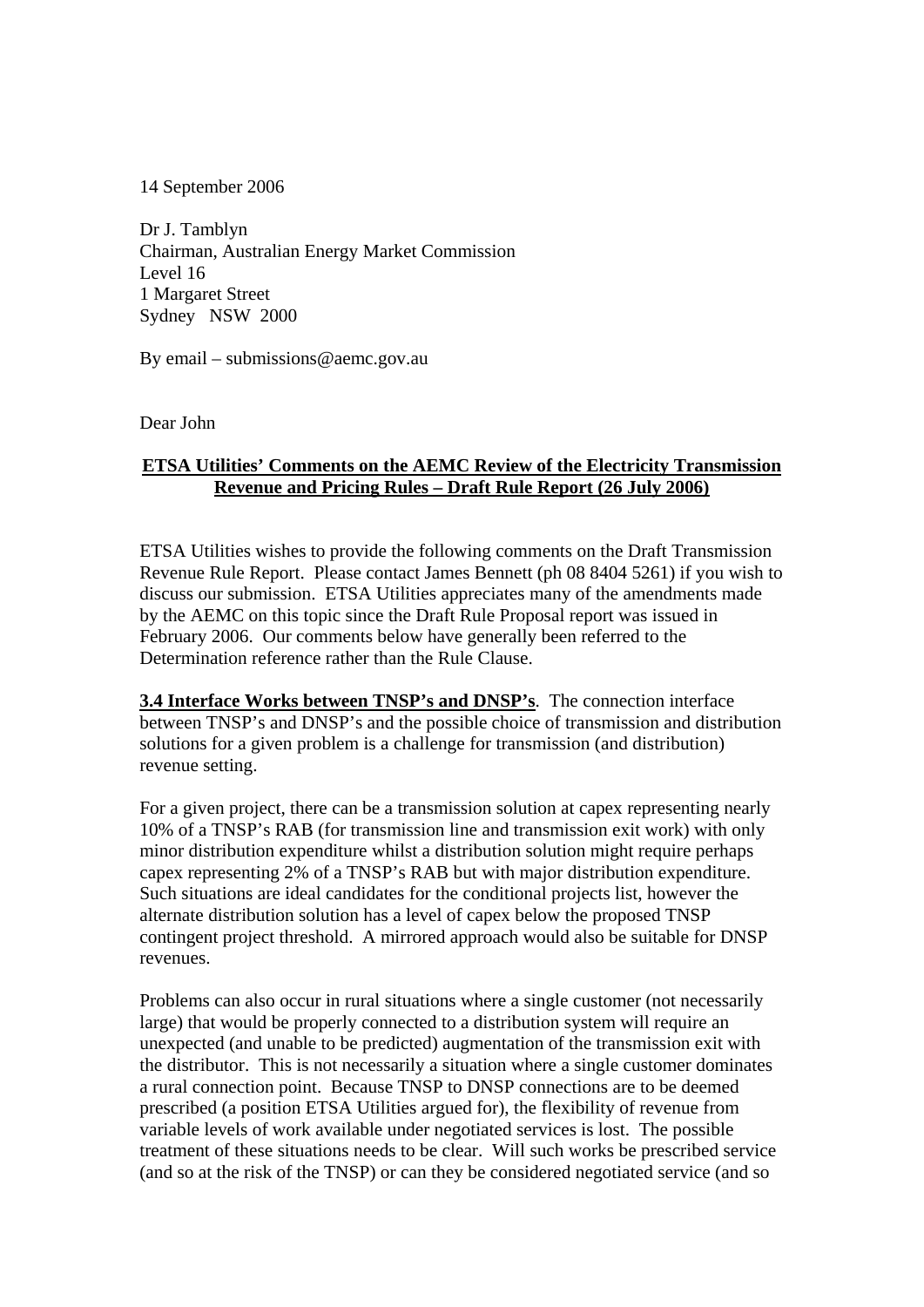incremental in revenue to the TNSP)? ETSA Utilities does not have a clear opinion at this time, apart from recognising that an issue arises here. It may be that the simplest solution is allowing a small amount of capex in the prescribed expenditures for such unknown customer/DB initiated connection augmentations.

**5.1 Codification of Expenditure Forecasts**. ETSA Utilities notes the AEMC's efforts to utilise an efficient propose-respond arrangement for transmission revenue proposals. However, some of the discretion allowed to the AER under the proposal and the supporting argument for that position appear likely to result in unnecessary regulatory uncertainty.

ETSA Utilities notes that the AEMC recognises that in many areas of regulation the task is to make a 'reasonable' decision and not the 'best' decision as there may well be no 'correct answer' This leads directly to the desire for the TNSP to submit a 'reasonable' estimate of expenditures, arguably with the AER providing an incentive that rewards such submissions as compared to ambit claim forecasts which would then be replaced by the AER's own forecasts. However, the AER is likely to have a dozen competing factors to consider when reviewing the reasonableness of expenditure forecasts, with the failure on any one of these points could (arguably) allowing the AER to replace the entire forecast with the AER's own forecast. It is likely to be impossible for a TNSP to submit a commercial expenditure forecast and comply with all of these points, so some judgement will have to be exercised by the TNSP on the relevant importance. Once submitted, the AEMC considers that the AER should be allowed to retain discretion to consider each of the factors and to make its decision on the basis according to its view of the relevance of each factor in each particular case. Rigidity in regulatory approach is not valued by the AEMC on this point, nor is the disclosure of the AER's views required prior to the TNSP's revenue proposal submission.

This is in contrast to an earlier point within section 4.4.4 (discretion on decision making framework) where the AEMC considered that the reasonable estimate basis for the determination of capital and operating expenditure forecasts is an example of the Rules providing appropriate decision making discretion to the regulator (given the inherent uncertainty of such forecasts) with specific guidance on how that discretion is to be exercised. ETSA Utilities is unclear on the specific guidance that is provided by listing a dozen competing factors that need to be considered. ETSA Utilities would prefer to see the factors reduced, perhaps using the Gas Code as a guide for the level of prescription.

**5.3.3 Propose-Respond Model**. ETSA Utilities agrees that the propose/respond model outlined by the AEMC is a step in the right direction for network revenue regulation. The shortened timeframe and the focus of the Regulatory Reset on the network provider's submission rather than another review of the regulatory framework is a sensible outcome.

We expect to make further submissions on this matter for Distribution, to ensure that the issues faced by distributors in different jurisdictions with different cost and performance issues can be effectively accommodated within such a propose/respond model whilst retaining the significant reduction in the time required to conduct a Price Review.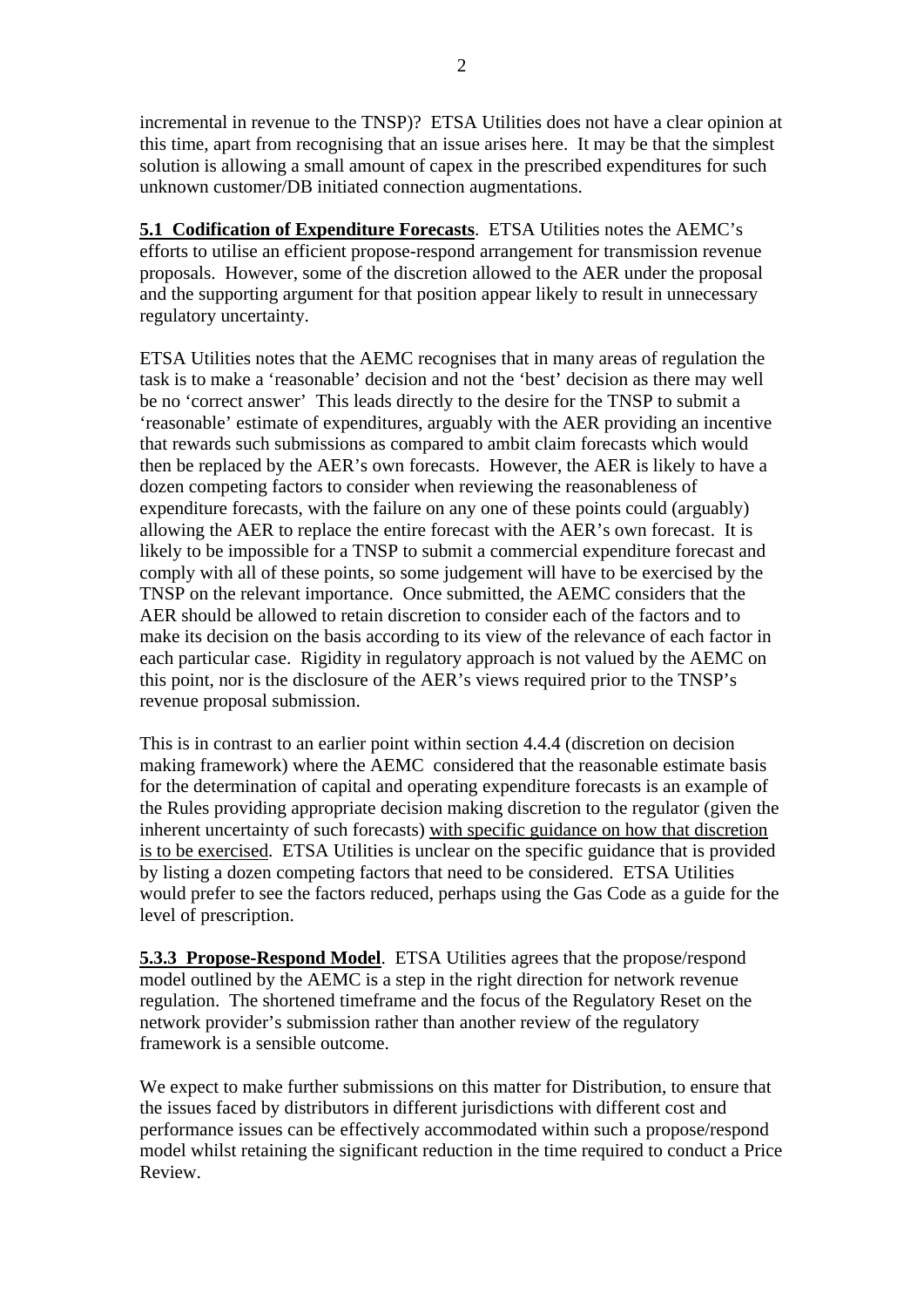**6.2.3 Pricing of Negotiated Services**. ETSA Utilities notes the intent of the AEMC to separate contestable activities away from regulation and not to require a TNSP to provide any service apart from prescribed services. ETSA Utilities interprets the Negotiated Service to be a form of half-way house between obligatory prescribed service and voluntary market-priced service.

The AEMC commented on the desirability of negotiated services (whose pricing is proposed to be cost-based, not market-based) to have arrangements whereby customers would receive a discount from that cost-based price in the event that other customers subsequently utilised the assets involved. The AEMC proposals have been silent on the symmetrical outcome, ie should such prices also increase if/when a second party using a negotiated service ceases to use this service. Should the remaining party face a price increase (perhaps back to an original pricing level), should other customers pay or should the TNSP face a loss? This is the difficulty of a non-mandatory service where cost-based pricing is required. If ETSA Utilities has interpreted this area correctly, it needs careful review to ensure TNSP's have the appropriate incentives to compete for such work.

**6.7 Contingent Projects**. ETSA Utilities appreciates the inclusion of conditional projects into the draft Rule determination but questions the requirement that such expenditure needs to exceed 5% of the TNSP's Regulatory Asset Base (RAB). This appears to be a high hurdle for expenditure which is likely to occur in several different but unpredictable areas. If the hurdle is set too high, then TNSP's will be unable to use the conditional project list and instead will need to consider the probability of such projects when preparing the capital expenditure estimates. Some participants (customers) may find such an approach to be a 'padding' of a reasonable expenditure request when it is really the outcome that a high value conditional project threshold encourages.

ETSA Utilities expects that the conditional project arrangement could be useful for two situations. The first is the expansion of a major transmission corridor. This could be related to interconnector capacity, or to regional development of load or generation. The second is the provision of additional capacity to the local distributor which could be enabled by a high cost transmission/low cost distribution solution, or alternatively a low cost transmission/high cost distribution solution. These two options could be included as competing contingent projects. ETSA Utilities commented on this matter above in our comments on the TNSP/DNSP interface.

ETSA Utilities encourages the AEMC to review the threshold expenditure for a contingent project. Such a threshold as 5% of RAB would also require a downward revision if the mechanism is proposed for distribution revenue.

**6.8 Reopener provisions**. ETSA Utilities notes the AEMC's desire to ensure their forecasts are as accurate as possible. Such a reopener is necessary to balance the incentive for a TNSP to defer major vital investment where it would result in the TNSP exceeding its capital expenditure. The AEMC provided five preconditions to allowing a project to be a reopener., ie an unforseen event, which is necessary if reliability/system security is not to be compromised, exceeding an expenditure threshold, which is not a contingent project and which cannot be funded from savings.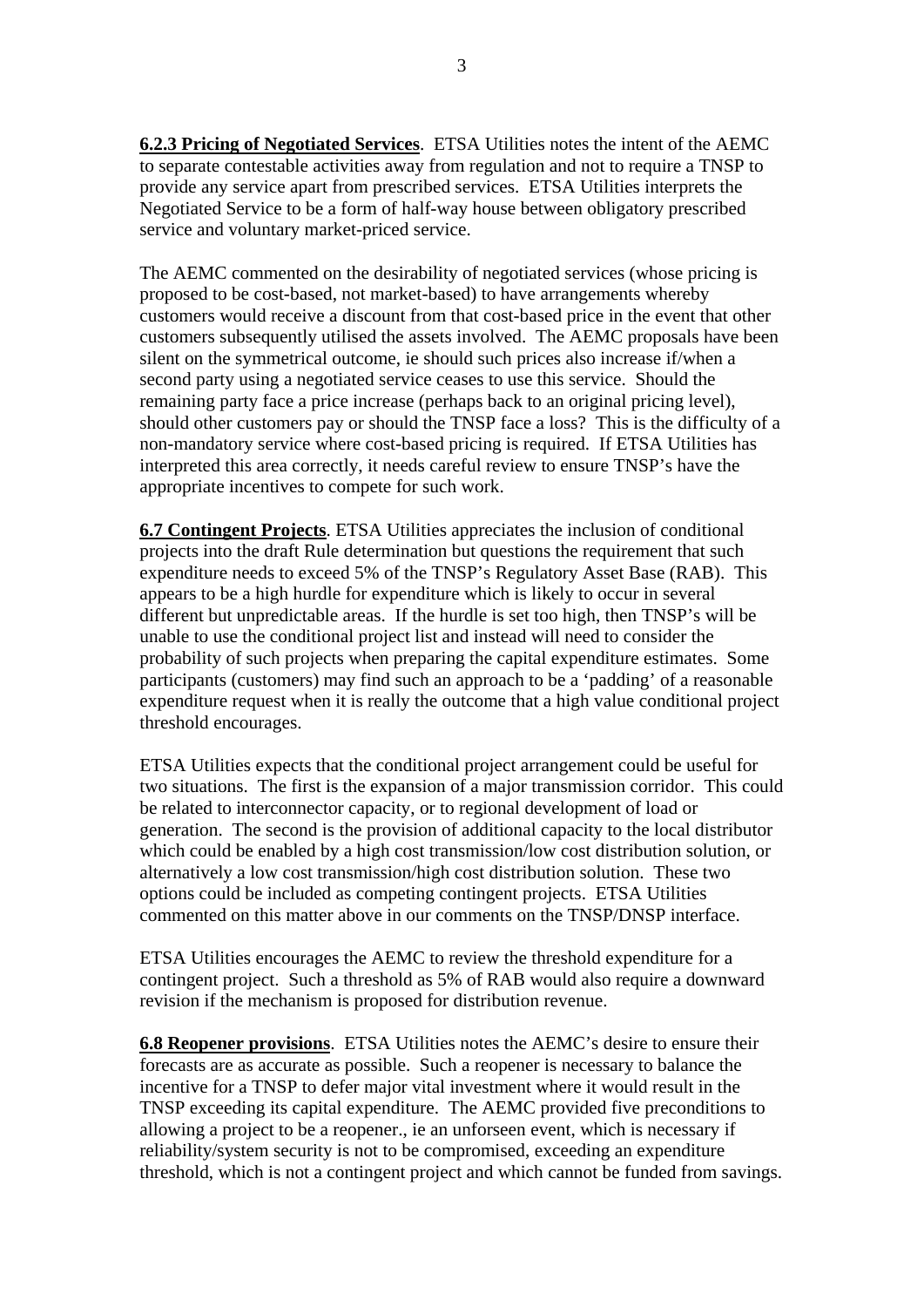If the project could not have been foreseen and it requires to be undertaken to ensure reliability or system security, then ETSA Utilities believes that the TNSP should not be required to give up any capital efficiencies generated on the balance of works to have such a significant and important project included in their revenues. It is a complete distortion of the incentive arrangements if efficiency gains can be negated by an unexpected chance outcome. Requiring the TNSP to give up any capital efficiencies will result in an incentive for the TNSP to defer such a project until the next period, which is not in customers' interests.

Our comments above on the need for the AEMC to review the contingent projects expenditure threshold also applies to the reopener provisions. 5% of RAB is too high a threshold for most TNSP's, and is an inappropriate measure for a small asset base TNSP. TransGrid would require projects exceeding \$150M for inclusion as contingent projects/reopeners whilst Directlink/Murraylink would have projects exceeding \$5M as eligible. A more critical measure would be the amount of revenue that will not be recovered as a result of the unexpected expenditure, perhaps referenced as a % of annual revenue. Any unexpected proposals required in the early stages of a regulatory period are more critical.

ETSA Utilities has had distribution projects related to transmission connection point upgrades listed as pass-through events in our current Price Determination. These projects might incur costs of perhaps \$25M which is 1% of our RAB. The revenue requirements will be nearly \$3M per annum when implemented perhaps in the middle of this Reset (compared to forecast annual revenue of \$450M).

**7.1.1 Weighted Average Cost of Capital – Real Post-Tax**. The Draft Transmission Rule requires the use of real post-tax returns.

If the use of post-tax real WACC is also mandated to flow through to distribution, ETSA Utilities will have a transition issue as we currently operate on a pre-tax real WACC regime. We would like to comment on the details of how such transitions from one regime to the other will be treated, if and when such information becomes available. It may be that both a pre-tax and post-tax model will be permitted for distribution.

**7.3.2.3 TNSP to propose X-factors.** The Draft Rule proposes that the TNSP can set the X factor, but also requires the double anchoring of the revenues (year one and five). This arrangement provides limited opportunity for 'proposals' by TNSP's. X factors generally indicate a likely level of price reduction, but not for revenue caps. Transmission prices are more significantly affected by the change in level of settlement residue auction proceeds which can be quite volatile from year to year, which further reduces the benefit of any X factor.

Given the combination of the revenue cap and the auction proceeds volatility, it seems that the concept of an X factor for transmission revenue is largely redundant. ETSA Utilities suggests a simpler approach is to incorporate 5 separate revenue amounts in any revenue determination. The limited flexibility offered to TNSP's in the draft determination would be retained, whilst such an approach would simplify the Rules